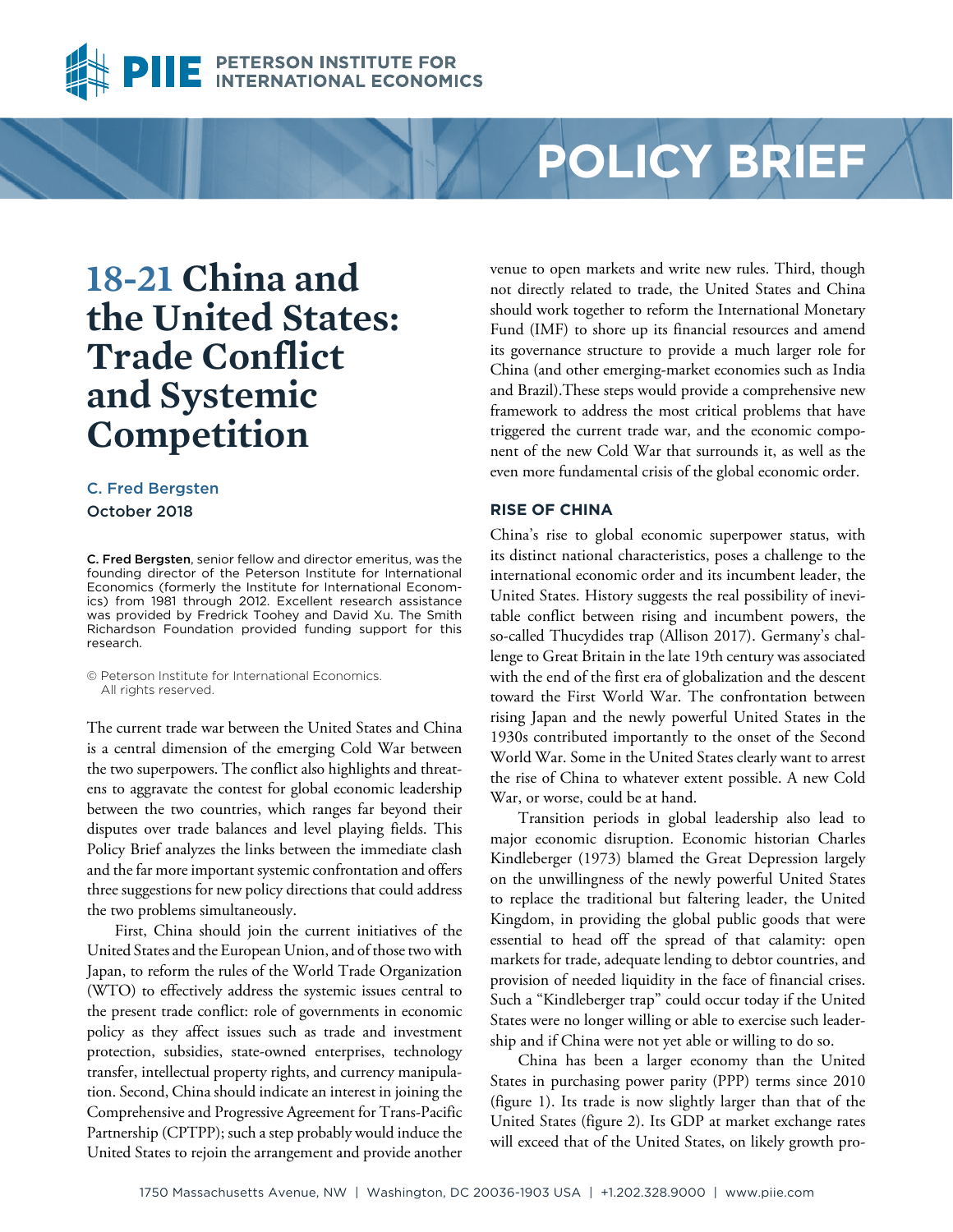

#### **Figure 1 GDP growth at PPP exchange rates, 2016–50**

Coalition Group 2: Group 1 plus Japan and South Korea *Source:* IMF *World Economic Outlook* Database, October 2017; author's calculations.

jections, in about a decade (figure 3a). China is likely to outdistance the United States substantially on all these metrics over the coming decades.

A very different picture emerges, however, when the economic weight of America's traditional allies is added to that of the United States itself. The "hegemonic coalition" as a whole, whether limited to the core group of Europe-Canada-Australia-New Zealand (Coalition Group 1) or also including Japan and Korea (Coalition Group 2), more than doubles the size of the leadership alliance and prolongs its numerical superiority over China for at least two more decades (figures 1, 2, 3b, and 3c). The inevitable systemic competition between the United States and China has thus been largely viewed, in both countries and around the world, as a gradual and long-term process that would play out over many years and probably decades.

## **THREE NEW SHOCKS**

Three shocks surrounding the current US-China conflict now threaten to sharply accelerate the timetable, however, and greatly heighten the salience of the systemic issues for the resolution of that confrontation (and vice versa).

First, President Donald Trump's abdication of Ameri-

ca's traditional international role, and especially his threatening of the alliances that underpin America's hegemonic coalition, could create a global leadership vacuum reminiscent of the 1930s. This could tempt China to make a dash for dominance rather than bide its time per the traditional mantra of Deng Xiaoping. A systemic clash could become much more imminent.

President Trump is of course not alone in endorsing US withdrawal from global responsibility. Many Democrats take credit for withdrawing from the Trans-Pacific Partnership (TPP) before he did and most of them also opposed the North American Free Trade Agreement (NAFTA). Both parties criticized globalization sharply during the 2016 campaigns. There is now substantial domestic pushback against Trump's abdication and protectionism, and a future administration from either party would probably be less extreme and much less confrontational. It is unclear, however, whether the United States will regain the will to re-assume global economic leadership at anything like the traditional level in the foreseeable future.

A dash for dominance by China is especially plausible because of the second new shock: the ambitious agenda of President Xi Jinping to realize "the China Dream" sooner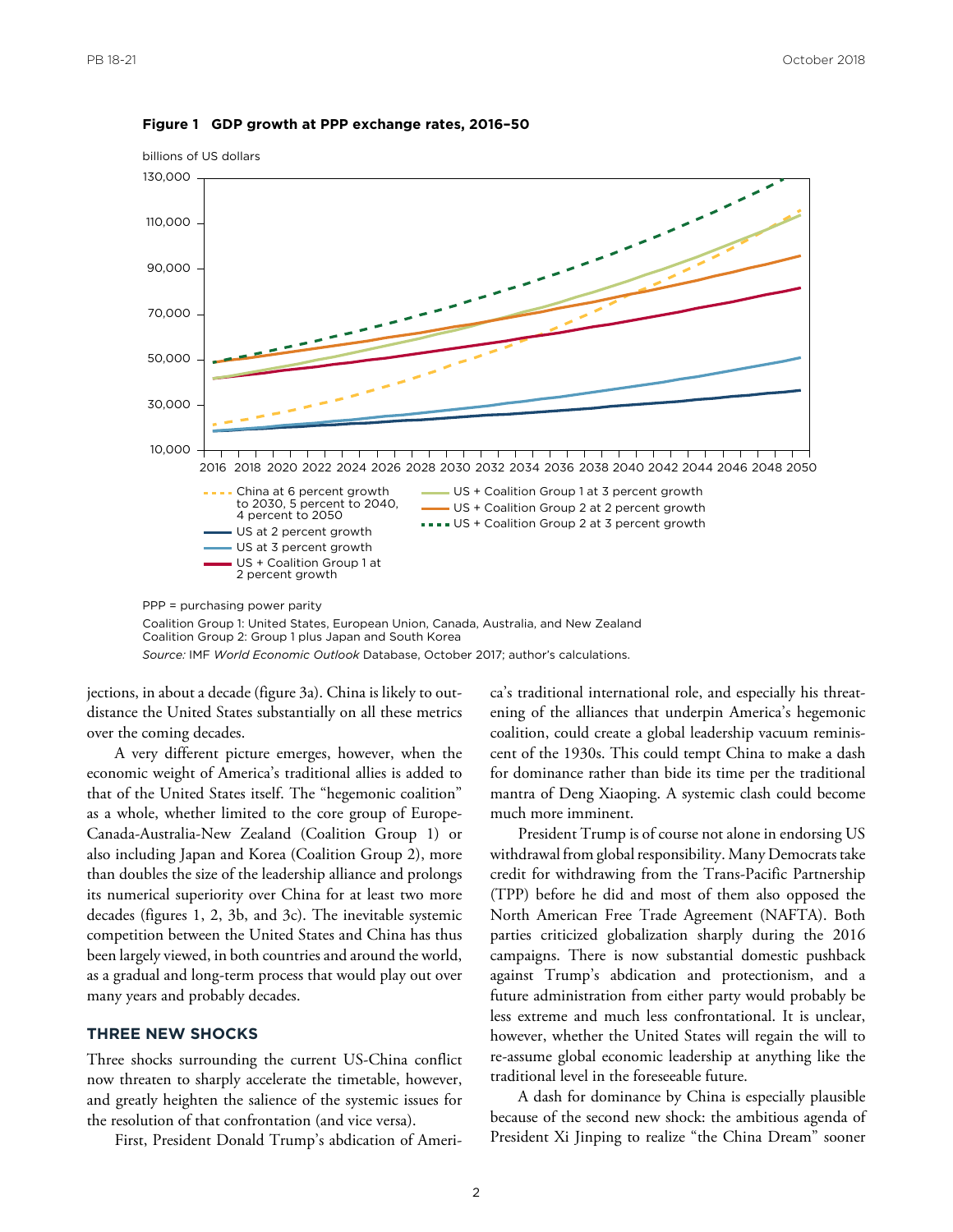

#### **Figure 2 Trade growth, 2016–50**

billions of US dollars

Coalition Group 2: Group 1 plus Japan and South Korea *Source:* IMF *Direction of Trade Statistics*; author's calculations.

rather than later (though there are some indications that the rhetoric to that end is now being dialed down). The "Made in China 2025" program explicitly endorses this goal. Xi's assumption of political power for an indefinite period enables him to pursue such an effort. It reflects a widespread Chinese view that US responsibility for the global financial crisis in 2008–09 severely, perhaps fatally, discredited the American economic model and the ability of the United States to provide credible global leadership.

The third shock emphasizes the importance of the possible acceleration of the global transition timetable: the apparent reversal of China's economic policy strategy. As my colleague Nicholas Lardy (2019) lays out brilliantly in a forthcoming book, the emphasis on marketization, which drove Chinese economic policy for 30 years after the opening up reforms of the late 1970s, has given way to a renewed focus on state enterprises, governmental intervention, and central control—political as well as economic. This reversal significantly affects China's foreign economic policy and could carry profound implications for other countries.

#### **THREE SYSTEMIC POSSIBILITIES**

In this new global environment, three systemic outcomes are possible. The first, and perhaps most likely, is a **G-0**  world without any effective national leadership at all. The United States is arguably still able but no longer willing to lead. China may not yet be either able or willing. The result could be an unstable G-0 (G-0u), a replication of the "Kindleberger trap" of the 1930s: a systemic vacuum with no provider of public goods to counter another, perhaps even worse, global trade and/or financial crisis.

On the other hand, a leaderless world could turn out to be stable (G-0s) even without its traditional leader. The rest of the world has responded admirably to Trump's abdication so far by keeping the system intact, and indeed moving ahead, on many fronts, for example, the Paris agreement on climate change, the CPTPP, and new free trade agreements (most notably EU-Japan). The Federal Reserve, as an independent institution, can continue to support the monetary system as it did so critically during the financial crisis in 2008–09.

Will the rest of the world be able to proceed successfully without the "indispensable nation," especially when the next crisis hits? Will the institutions that have been built up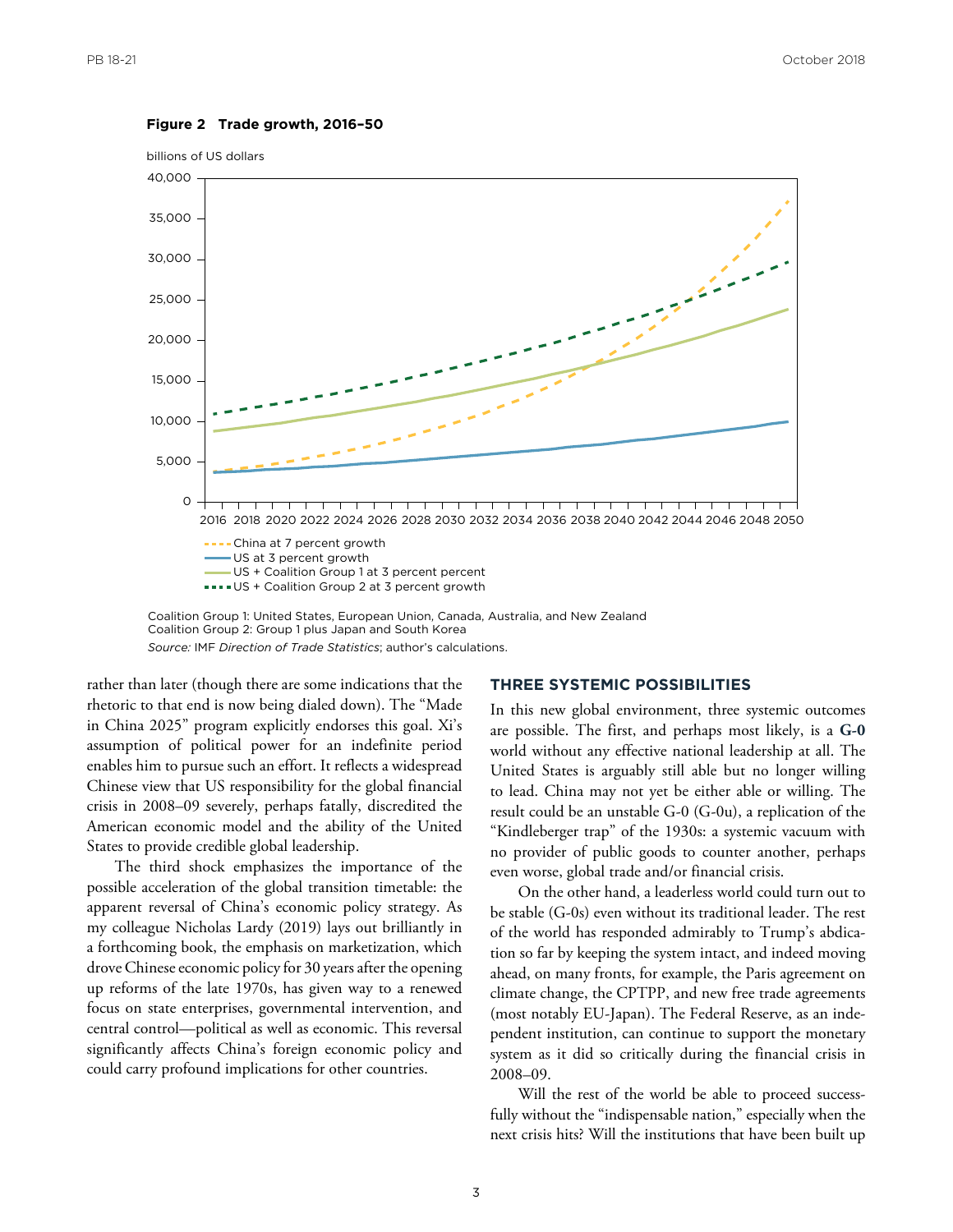#### **Figure 3a When does China exceed US GDP at market exchange rates?**



a. United States at 2 percent growth





Note: Light blue and green lines not shown in panel b because if Chinese GDP grows at those rates, it will not exceed US GDP (assuming 3 percent growth) by 2050.

*Source:* IMF *World Economic Outlook* Database, October 2017; author's calculations.

#### **Figure 3b When does China exceed US + Coalition Group 1 GDP at market exchange rates?**



a. US + Coalition Group 1 at 2 percent growth

Coalition Group 1: United States, European Union, Canada, Australia, and New Zealand Note: Other lines not shown because if Chinese GDP grows at those rates, it will not exceed US + Coalition Group 1 GDP by 2050.

5% 6% 7% 6%, 5%, 4% 4% 5%, 4%, 3%

*Source:* IMF *World Economic Outlook* Database, October 2017; author's calculations.

so painstakingly over the last 70 years hold? The European Union and especially the eurozone and the European Central Bank on monetary issues will be key determinants of the G-0 outcome, stable or unstable. So will China, if it chooses (as it has on several occasions in the past) to shore up the current system, from which it has gained so much—but from whose rules it has been quite willing to deviate when it believes it gains from doing so.

If the G-0 proves to be unstable, and the United States remains in withdrawal mode from the world and attack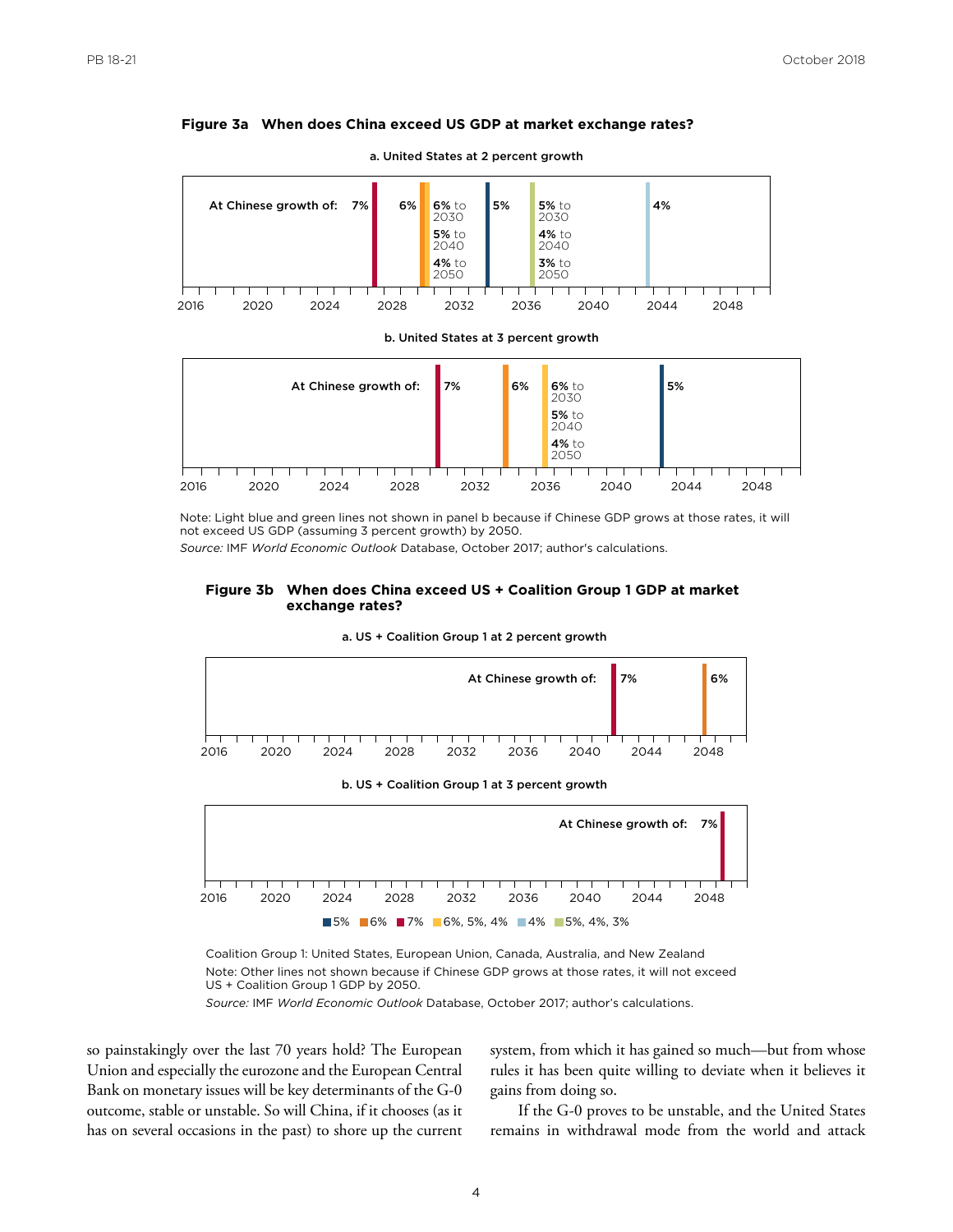#### **Figure 3c When does China exceed US + Coalition Group 2 GDP at market exchange rates?**

a. US + Coalition Group 2 at 2 percent growth



b. US + Coalition Group 2 at 3 percent growth



Coalition Group 2: Group 1 plus Japan and South Korea

Note: Other lines not shown because if Chinese GDP grows at those rates, it will not exceed US + Coalition Group 2 GDP by 2050.

*Source:* IMF *World Economic Outlook* Database, October 2017; author's calculations.

mode on its erstwhile allies, and especially if China decides to make a dash for dominance rather than support the current regime, a **G-1** led by China is a plausible alternative. The rest of the world might welcome, and even seek, such a result to fill the void. China's domestic politics would presumably support, and even exult in, such a dash.

An international economic order with Chinese characteristics could differ significantly from its predecessors (led by the United Kingdom and then the United States). There would be less emphasis on the market and more scope for governmental intervention, especially on international transactions (managed trade) but also in domestic policies. There would be less rule of law and institutionalized dispute settlement and more voluntary arrangements and negotiated resolutions, preferring the United Nations institutions to those of Bretton Woods. There would be less democracy and more centralized authority.

All this would presumably evolve over time, as modifications to the existing order, rather than emerge full-blown through a "new Bretton Woods" agreement. It would clearly be uncomfortable for the United States and most other members of the hegemonic coalition, although, as otherwise opposites Thomas Friedman<sup>1</sup> and George Will<sup>2</sup> have both noted recently, Trump has moved considerably in China's direction on such issues and attitudes as absolute sovereignty, trade protection, the rule or nonrule of law, disregard for truth, and sycophancy.

This prospect vividly illustrates the link to the current US-China disputes. Those disputes center on some of these very issues, including the apparent inability of current international rules and enforcement mechanisms to prevent objectionable Chinese practices (intellectual property theft, forced technology transfer) but also objectionable US practices (abuse of "national security" protection, blocking of the dispute settlement system). Differences persist over the role of the state (e.g., regarding state-owned enterprises and support for national champions), international governance (e.g., regarding subsidies and China's demand to be accorded "market economy status" in the WTO), and decision-making procedures. Different outcomes of the current debates will push the system in different directions, and different systemic reforms would lead to different resolutions of such issues in the future.

The third systemic option is thus the most desirable: a **G-2** in which the United States and China, under the looming threat of trade wars and major economic and political disruption, work together to resolve their current conflicts and begin to address the structural issues to head off either a Thucydides trap or a Kindleberger trap. Such a strategy would provide essential leadership within the existing institutions, both formal (WTO, IMF) and informal

<sup>1.</sup> Thomas Friedman, "Are we becoming too like China?," *New York Times,* May 9, 2018, A25.

<sup>2.</sup> George Will, "The Socialist States of America," *Washington Post,* July 8, 2018, A17.